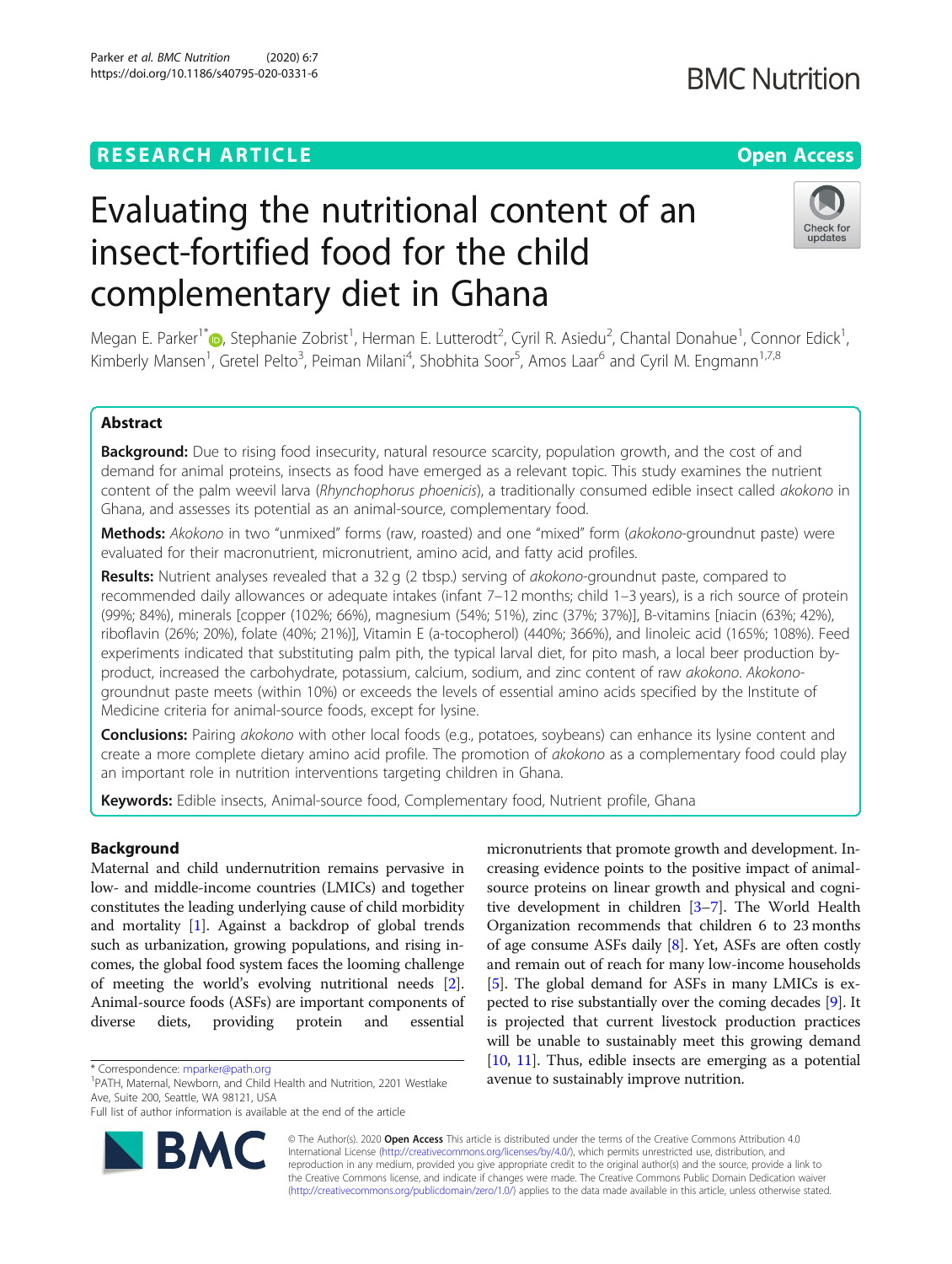## Insects as food

Entomophagy, the consumption of insects as food, is a longstanding practice in many cultures around the world and has played a role in the history of human nutrition. The Food and Agriculture Organization estimates that approximately 2 billion people worldwide consume insects as part of their diets, [[12\]](#page-9-0) and Jongema [\[13](#page-9-0)] has documented over 2000 species of edible insects consumed globally. In comparison to traditional livestock, edible insect production has the potential to positively contribute to environmental sustainability due to lower resource requirements, feed-conversion rates, and greenhouse gas emissions [\[14](#page-9-0), [15\]](#page-9-0).

In the context of locally-sourced diets in LMICs, where the burden of malnutrition is highest, edible insects can contribute essential nutrients necessary to augment dietary quality and diversity among individuals who primarily consume cereal-based foods [\[16](#page-9-0)]. However, the nutritional profiles of edible insects indicate substantial variability both between and within species [[17,](#page-9-0) [18\]](#page-9-0) and comprehensive analyses of both macronutrient and micronutrient content are lacking [\[19\]](#page-9-0).

## The Ghanaian context

Malnutrition remains a pressing concern in Ghana, where one-fifth (19%) of children under five suffer from chronic malnutrition (stunting), 5% suffer from acute malnutrition (wasting), and two-thirds (66%) of children between 6 and 59 months of age are anemic [[20\]](#page-9-0). The typical complementary diet of Ghanaian children 6 to 23 months is composed of grains, fruits and vegetables, roots and tubers, and some animal products; only 13% of children of this age met the criteria for a minimally acceptable diet [[20](#page-9-0)].

In Ghana, edible insects are already included in certain traditional diets. In a countrywide survey of 2000 individuals, almost one-third reported consuming edible insects, the most common being the palm weevil larva (Rhynchophoris phoenicis) [\[21\]](#page-9-0). Palm weevil larvae, known locally as akokono in Ghana, are consumed across regions of Africa, Asia, and Latin America [[12\]](#page-9-0). In Ghana, the akokono typically feed on the pith of palm trees that are felled for harvesting palm wine and, when farmed, can be available year round [\[22](#page-9-0), [23](#page-9-0)]. When harvested for food, akokono is typically fried, roasted as a kebab, or boiled in a soup (personal communication with Aspire Food Group, June 2017). According to a recent study, akokono was largely perceived to be an acceptable complementary food source by caregivers in the Brong-Ahafo Region of Ghana [[22](#page-9-0)].

Previous studies investigating the nutritional composition of palm weevil larvae have typically reported high protein, fat, and mineral content, but there is variability between studies [\[16](#page-9-0), [24](#page-9-0)–[31](#page-10-0)]. This variability may be explained by a number of factors, including differences in insect habitat, geographic location, developmental stage, and feed composition, as well as the study measurement methods [\[17](#page-9-0)]. To our knowledge, no studies to date have examined the nutritional profile of the palm weevil larva in Ghana.

## Purpose

We hypothesize that the consumption of *akokono* could help infants and young children meet essential amino acid [[32](#page-10-0)] and micronutrient requirements and offset the need for daily consumption of traditional ASFs. The purpose of this study is to examine the nutrient profile of akokono (raw, roasted) to characterize the potential of this insect as an ingredient in complementary foods. We aimed to evaluate akokono and akokono-fortified foods as alternatives to conventional ASFs and examine the composition of their nutrient profiles based on feed type.

## Key messages

- Akokono is a good source of several essential nutrients including protein, fat, zinc, and B-vitamins that are important for child growth and development.
- Combining akokono with local groundnuts can improve the amino acid and vitamin profiles of the nut-based food.
- Substituting the traditional feed substrate of palm pith with pito mash improves both the macronutrient and micronutrient profile of akokono.
- Optimizing the nutrient content of this insect via manipulation of feed substrate is an area in need of further research.
- Akokono has the potential to improve child health and nutrition outcomes and can be incorporated into nutrition interventions.

## Methods

We examined the nutrient profile of akokono in two "unmixed" forms: raw and roasted. Additionally, three "mixed" akokono products were developed at the Kwame Nkrumah University of Science and Technology (KNUST): akokono flour, akokono-yam biscuit, and akokono-groundnut paste. The akokono-groundnut paste was chosen by the lead food technologist as the most promising food product for further testing and development as a potential child complementary food. Macronutrient composition, amino acid profile, fatty acid profile, mineral, and vitamin tests were conducted on these three forms of akokono as described below. Additionally, we measured the macronutrient and mineral composition of raw akokono fed two different types of feed materials, pito mash and palm pith, as well as that of the feed materials themselves.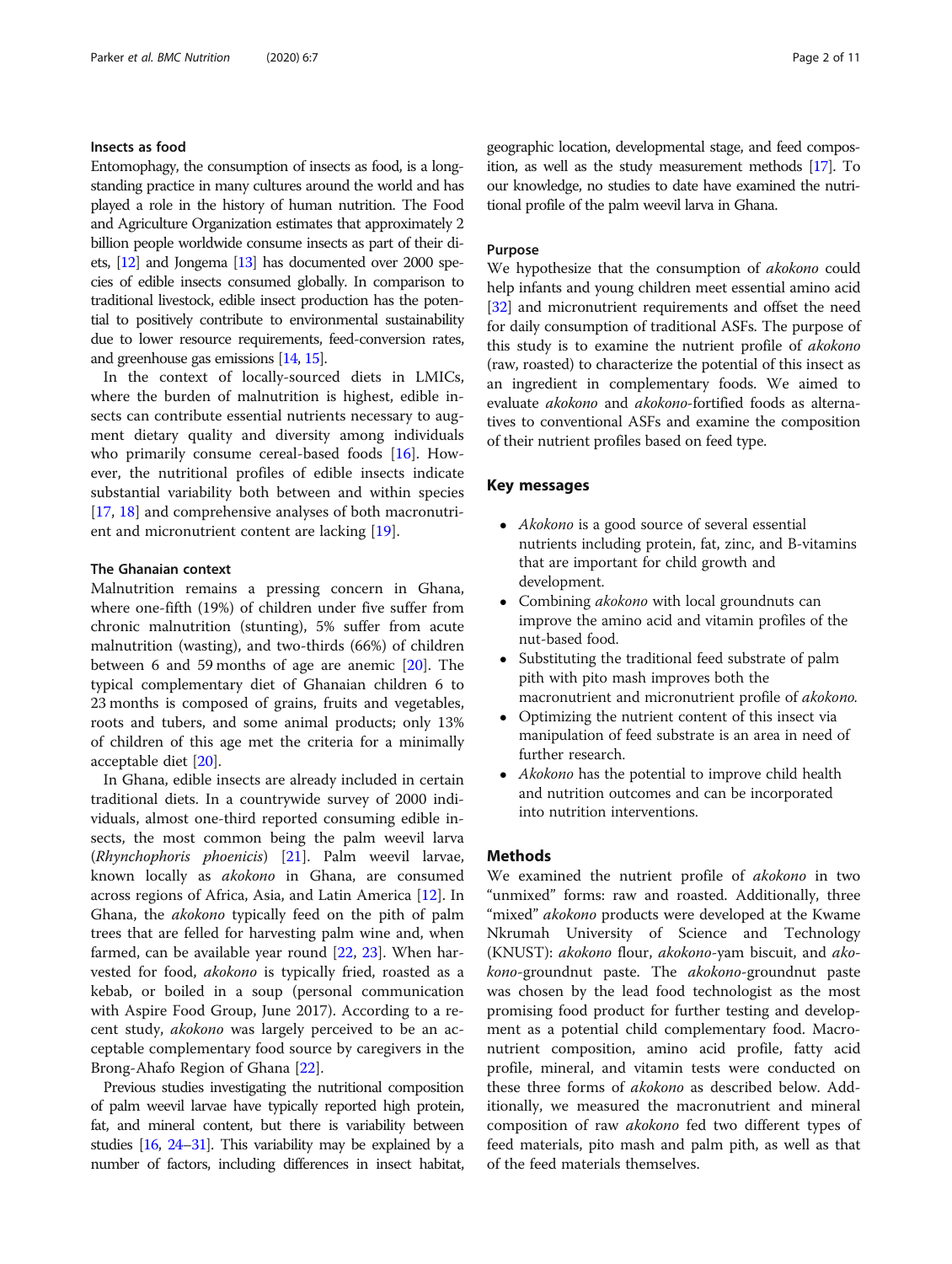Macronutrient composition, amino acid profile, fatty acid profile, and mineral tests (except for iron) were conducted at KNUST in Ghana (described below). All tests conducted at KNUST represent the mean of duplicate analysis. Eurofins Scientific performed all the vitamin tests and examined the iron content of raw akokono, roasted akokono, and akokono-groundnut paste; the Eurofins results represent the mean of triplicate analysis (described below). KNUST used identical macronutrient and mineral testing procedures on the akokono and the feed materials (pito mash, palm pith).

#### Preparation

The akokono were bred in a warehouse in the Ashanti Region, fed with palm pith and sugar water, and procured from the Aspire Food Group facility in Kumasi. At the time of testing, akokono were between 28 and 35 days old (same development stage). Roasted samples were prepared by first pan-frying the akokono for 5 min followed by dry roasting at low heat for 15 min. Using a recipe created at the KNUST food technology laboratory, the akokono-groundnut paste was produced by mixing and then milling dry-roasted akokono (30%) together with local groundnuts (70%) and adding a small amount of canola oil (2 mL oil per 100 g paste) to improve the organoleptic properties of the final product. Finally, KNUST tested the akokono-groundnut paste to assess shelf-life stability, microbial safety, and chemical deterioration of the product at 0, 7, and 14 days as required by the Ghana Food and Drugs Authority (FDA). The safety data satisfied the Ghana Standards Authority (GSA) requirements for similar groundnut-based products (data not presented herein) [\[33](#page-10-0)]. To test the feed materials, palm pith was harvested from purchased felled palm trees in the Ashanti Region, and the pito mash, a by-product of local pito (beer) brewing, was purchased from a local market.

## Proximate (macronutrient) analysis

AOAC standard methods [[34\]](#page-10-0) were used to determine the proximate composition (moisture, ash, crude fat, protein, and fiber) of the *akokono* samples in duplicate. Significant differences between the macronutrient contents of the three forms of akokono were analyzed using one-way ANOVAs.

#### Amino acid profile

The amino acid content was determined by first digesting the sample for 24 h at 110 °C using 37% HCl. Precolumn derivatization was done using o-phthalaldehyde 3-mercaptopropionic acid and 9-fluroenylmethyl chloroformate according to the method described by Schwarz, Roberts, & Pasquali [[35\]](#page-10-0). An aliquot of  $100 \mu L$  was injected into a Shimadzu high-performance liquid chromatography (HPLC) fitted with a Shimadzu 10AxL Fluorescence detector.

Mobile phase A was composed of  $40 \text{ mM } CH_3COONa$ at pH 7.8 and mobile phase B composed of  $CH<sub>3</sub>CN$ : CH<sub>3</sub>OH: H<sub>2</sub>O (45:45:10 v/v/v) at a flow rate of 1 ml/min, passed through a Phenomenex column (3.5 μm, 4.6 mm ID, 15 cm) at 40 °C with run time of 60 min at the following wavelengths: Exitation: 340 nm; Emission: 450 nm.

A gradient elution program was used as described herein: 0 to 10 min (20% mobile phase B), 10 to 20 min (50% mobile phase B), 20 to 30 min (60% mobile phase B), 30 to 35 min (80% mobile phase B), 35 to 40 min (100% mobile phase B), and 40 to 60 min (20% mobile phase B). Samples were analyzed in duplicate, and results expressed as g amino acid per 100 g total amino acids.

#### Fatty acid profiles

The triglyceride profile was determined by HPLC. The analysis was carried out using a HPLC (Infinity Series 1260, Aligent Technologies, Germany) fitted with an auto sampler and a Refractive Index Detector. The Hypersil ODS C-18 column at ambient temperature was used with mobile phase of Acetonitrile: Acetone (37.5:62.5) at flow rate of 1.5. The elution program was isocratic. The purpose of this analysis was to characterize the fatty acid composition. Using mole ratio, the concentration of each component fatty acid was calculated for each triglyceride [[36](#page-10-0)]. All samples were analyzed in duplicate.

#### Mineral analysis

The mineral analysis of iron, calcium, magnesium, zinc, and copper was conducted with atomic absorption spectroscopy [\[37\]](#page-10-0). The samples were dry-ashed in a muffle furnace at 550 °C for 6 h. The minerals were extracted from ash with 20 mL of 2.50% HCl and heated in a steam bath to reduce the volume to 8.0 mL, which was transferred quantitatively to a 50 mL volumetric flask and diluted to volume using deionized water. The extracts were stored in dry, clean plastic sample bottles, and the mineral concentrations were determined using an atomic absorption spectrophotometer. Potassium was determined with the flame photometric method [[38](#page-10-0)] using a low temperature direct reading single channel emission flame photometer. Significant differences between the mineral contents of the three forms of akokono were analyzed using one-way ANOVAs.

## Vitamin determination

## Vitamin a

Vitamin A was released from the sample by alkaline hydrolysis using ethanolic potassium hydroxide solution and extracted three times with hexane:ethylacetate (85: 15 volume/volume %). The determination was carried out by normal-phase chromatography (NP-HPLC) with ultraviolet/diode array detector (DAD) at 325 nm (EN 12823–1:2014) [\[39\]](#page-10-0).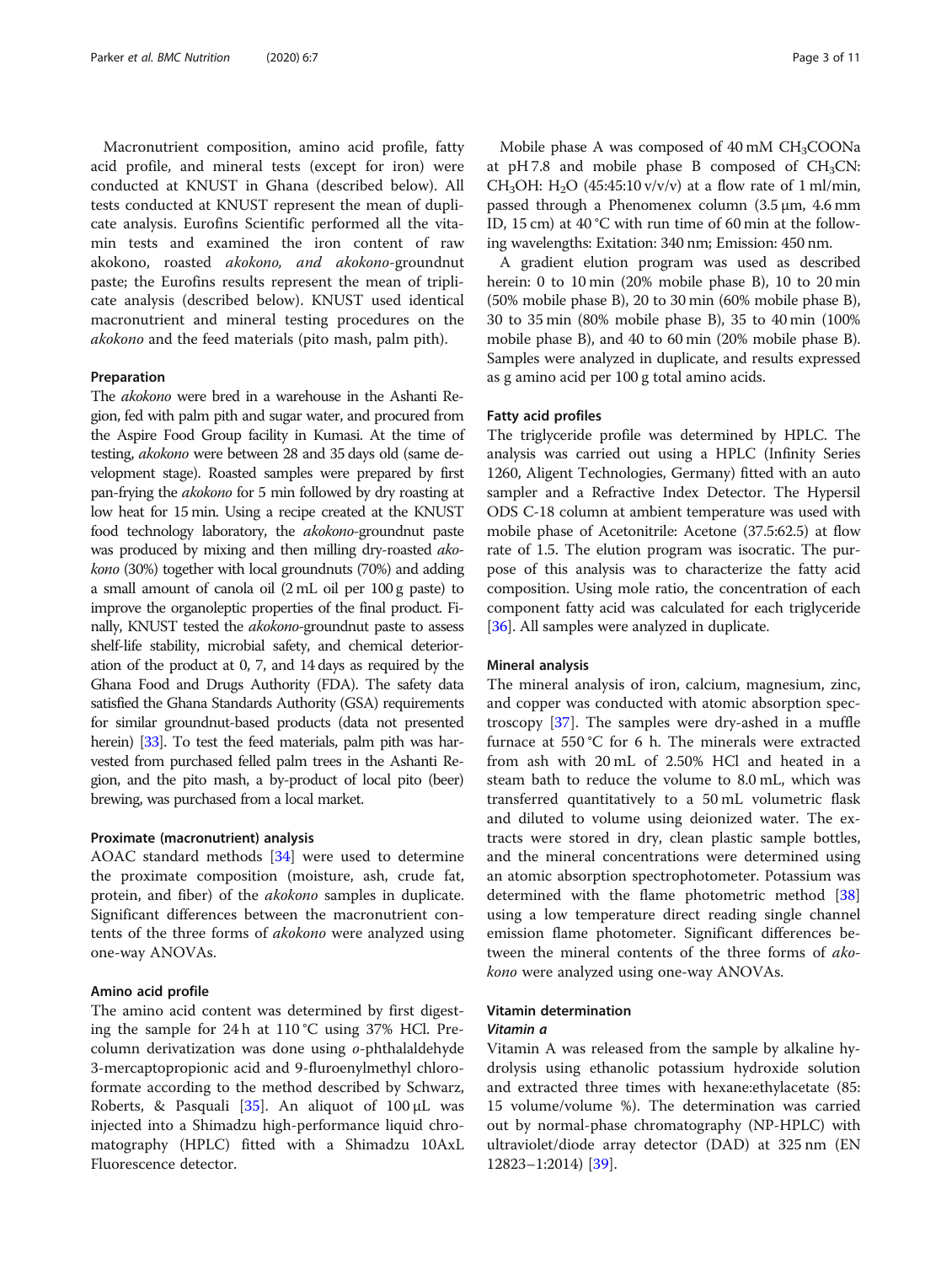## Vitamin B1 (thiamine)

Thiamine was extracted from the sample in an autoclave using acid hydrolysis and quantified by reverse phase chromatography (RP-HPLC) coupled with a fluorescence detector (Ex.: 368 nm, Em.: 440 nm) after post-column oxidation to thiochrome (EN 14122:2006 with modification) [\[40](#page-10-0)].

## Vitamin B2 (riboflavin)

Riboflavin was extracted from the sample in an autoclave using acid hydrolysis and quantified by RP-HPLC coupled with a fluorescence detector (Ex.: 468 nm, Em 520 nm) (EN 14152:2006 with modification) [\[41\]](#page-10-0).

## Vitamin B3 (niacin)

Niacin was calculated as the sum of nicotinic acid and nicotinamide. The two compounds were extracted from the sample in a mild hydrochloric solution at 100 °C, the pH of the extract was adjusted to pH 4.5 with sodium acetate followed by a filtration.

## Vitamin B6

To determine vitamin B6, the European Union reference method for the determination of vitamin B6 in foodstuff (EN 14164–2008) was used with modification [\[42\]](#page-10-0). Briefly, the sample was hydrolysed in an autoclave followed by enzymatic dephosphorylation, reacting with glyoxylic acid in the presence of  $Fe<sup>2+</sup>$  as a catalyst to transform pyridoxamine into pyridoxal, which is then reduced to pyridoxine by the action of sodium borohydride in alkaline medium. Total pyridoxine was quantified by RP-HPLC with a fluorescence detector (Ex: 290 nm, Em: 395 nm).

#### Folate

Folate was extracted from the sample in an autoclave using a buffer solution, followed by an enzymatic digestion with human plasma and pancreas V, and finally by a second autoclave treatment. After dilution with basal medium containing all required growth nutrients, except folic acid, the growth response of *Lactobacillus rhamno*sus (ATCC 7469) to extracted folate was measured turbidimetrically and compared to calibration solutions with known concentrations [[43\]](#page-10-0).

# Vitamin B12

Vitamin B12 was extracted from the sample in an autoclave using a buffered solution. After dilution with basal medium (containing all required growth nutrients except cobalamin) the growth response of Lactobacillus leichmanii (ATCC 7830) to extracted cobalamin was measured turbidimetrically. This was then compared to calibration solutions with known concentrations [[44\]](#page-10-0).

## Vitamim D3

The samples were saponified in alcoholic potassium hydroxide solution and extracted with hexane: ethylacetate  $(85:15 \text{ v/v\%})$ . The extract was concentrated and cleaned up by solid phase extraction (EN 12821:2009) [\[45](#page-10-0)]. The amount of vitamin D3 was determined by RP-HPLC with DAD (265 nm).

#### Vitamin E

Vitamin E was released from the sample by alkaline hydrolysis using ethanolic potassium hydroxide solution and extracted three times with hexane:ethylacetate (85: 15 v/v%). Quantification was carried out by NP-HPLC with a fluorescence detector (Ex/EM 290 nm/327 nm) (EN 12822:2014) [\[46](#page-10-0)].

Significant differences between the vitamin contents of the three forms of *akokono* were analyzed using one-way ANOVAs.

#### Ethics approval and consent to participate

This study was deemed not human subjects research by the PATH Research Determination Committee.

## Results

## Macronutrients, minerals, and vitamins

Table [1](#page-4-0) presents the akokono nutrient content analysis from 100 g wet matter samples. The macronutrient profile of all forms of akokono was slightly more than half (53 to 56%) fat, one-third (32 to 33%) protein, and approximately one tenth (9 to 13%) carbohydrate. The fiber content ranged from 4 to 10%. The akokonogroundnut paste product had a slightly lower fat concentration than the unmixed forms of akokono, and similar protein and higher carbohydrate content.

In unmixed forms, akokono is richest in magnesium and potassium, followed by calcium, zinc, iron, and copper. When roasted *akokono* was combined with groundnut paste (and canola oil), the content of all analyzed minerals increased.

Of the vitamins present in akokono, the highest concentrations were observed for vitamin E (α-tocopherol) and niacin. There were small but significant amounts of thiamine, riboflavin, vitamin B6, folate, and vitamin B12 in all akokono samples; vitamin A and vitamin D3 were not present. When roasted akokono was combined with the groundnut paste and canola oil, vitamin E (α-tocopherol) and niacin concentrations increased, and thiamine, riboflavin, folate, vitamin B6 and vitamin B12 decreased. Roasted akokono alone had significantly greater concentrations of thiamine, riboflavin, and vitamin B-12 than when it was combined with groundnut paste and canola oil into a paste.

Table [2](#page-5-0) provides a closer examination of the macronutrient and micronutrient contribution of one serving size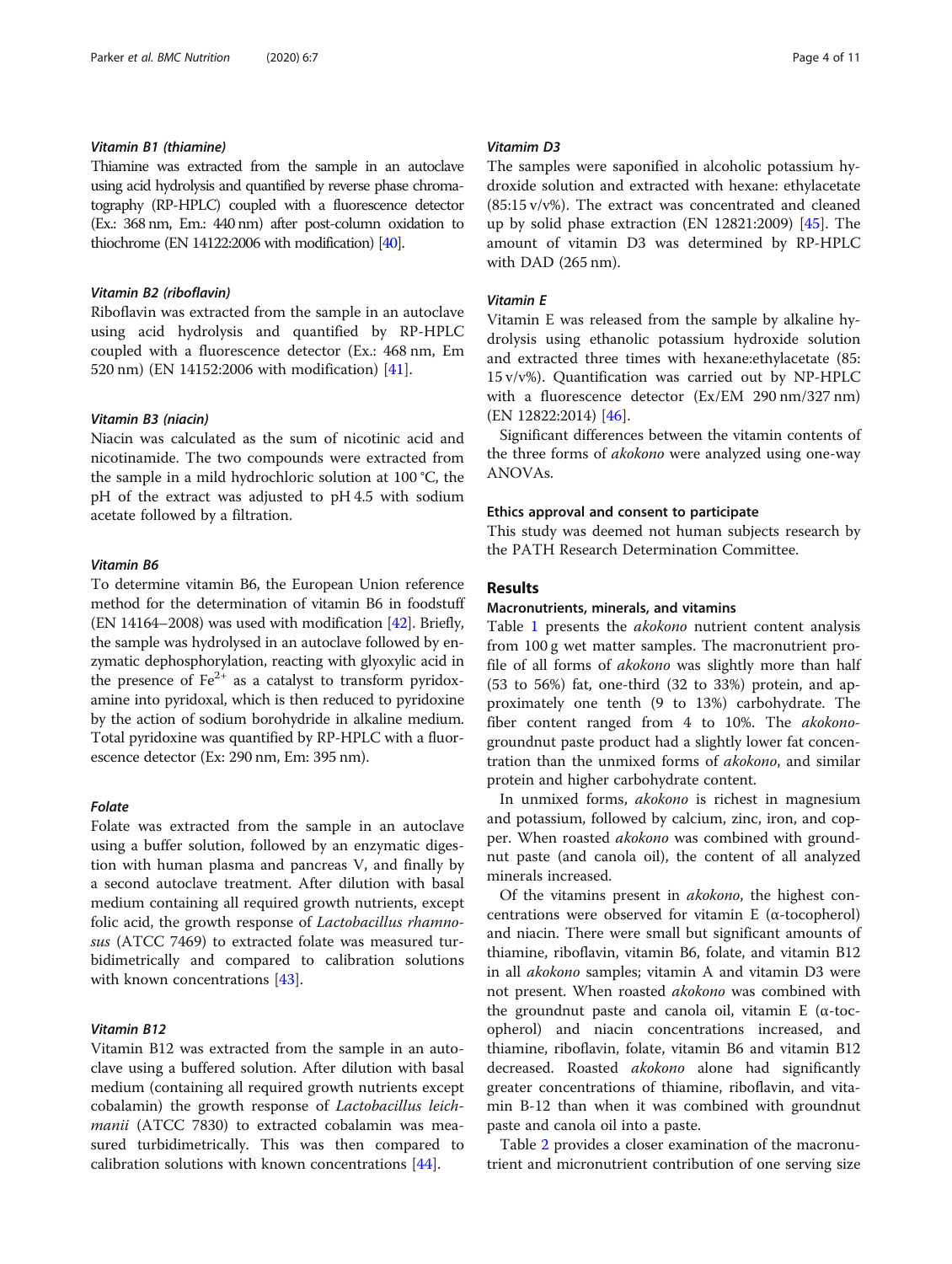|                        | Raw                           | Roasted                       | Akokono-Groundnut Paste <sup>V</sup> |
|------------------------|-------------------------------|-------------------------------|--------------------------------------|
| Proximate <sup>1</sup> |                               |                               |                                      |
|                        | g/100 g                       | g/100 g                       | g/100 g                              |
| Ash (%)                | $3.93 \pm 0.13$ <sup>a</sup>  | $2.65 \pm 0.09^b$             | $2.67 \pm 0.19^b$                    |
| Fat (%)                | $52.72 \pm 1.86^a$            | $53.04 \pm 1.87$ <sup>a</sup> | $46.34 \pm 2.31^{\rm b}$             |
| Protein (%)            | $32.83 \pm 1.16^a$            | $31.58 \pm 1.11^a$            | $34.15\pm1.71^{\rm b}$               |
| Carbohydrate (%)       | $10.52 \pm 0.37$ <sup>a</sup> | $12.73 \pm 0.45^{\rm b}$      | $16.84 \pm 0.78$ <sup>c</sup>        |
| Fiber (%)              | $9.61 \pm 0.34^a$             | $4.52 \pm 0.16^b$             | $3.94 \pm 0.21$ <sup>c</sup>         |
| Minerals <sup>1</sup>  |                               |                               |                                      |
|                        | mg/100 g                      | mg/100 g                      | mg/100 g                             |
| Inom <sup>2</sup>      | $0.85 \pm 0.17^a$             | $1.30 \pm 0.26^{\rm b}$       | $1.50 \pm 0.30^c$                    |
| Potassium              | $16.90 \pm 0.85$ <sup>a</sup> | $13.90 \pm 0.70^{\rm b}$      | $240.20 \pm 12.01^c$                 |
| Calcium                | $4.60 \pm 0.23$ <sup>a</sup>  |                               | $42.90 \pm 2.15^{\rm b}$             |
| Magnesium              | $25.80 \pm 1.29$ <sup>a</sup> | $23.30 \pm 1.17^a$            | $126.50 \pm 6.33^b$                  |
| Zinc                   | $3.60 \pm 0.18^a$             |                               | $3.50 \pm 0.18^a$                    |
| Copper                 | $0.90 \pm 0.05^{\rm a}$       | $0.30 \pm 0.02^{\rm b}$       | $0.70 \pm 0.04^c$                    |
| Vitamins <sup>2</sup>  |                               |                               |                                      |
|                        | mg/100 g                      | mg/100 g                      | mg/100 g                             |
| Vitamin A              | $<$ 0.021 (LOQ)               | $<$ 0.021 (LOQ)               | $<$ 0.021 (LOQ)                      |
| Thiamine               | $0.12 \pm 0.02^a$             | $0.22 \pm 0.04^b$             | $0.12 \pm 0.02^a$                    |
| Niacin                 | $4.79 \pm 0.67$ <sup>a</sup>  | $4.02 \pm 0.56$ <sup>a</sup>  | $7.88 \pm 1.10^{b}$                  |
| Riboflavin             | $0.60 \pm 0.10^a$             | $0.81 \pm 0.13^a$             | $0.32 \pm 0.05^{\rm b}$              |
| Vitamin B6             | $0.18 \pm 0.03$ <sup>a</sup>  | $0.27 \pm 0.04^b$             | $0.21 \pm 0.03^{\rm b}$              |
| Folate                 | $0.20 \pm 0.06^a$             | $0.21 \pm 0.06^a$             | $0.10 \pm 0.29$ <sup>a</sup>         |
| Vitamin B12            | $0.02\pm0.00^{\rm a}$         | $0.02 \pm 0.01^a$             | $0.00 \pm 0.00^{\rm b}$              |
| Vitamin D3             | $<$ 0.00025 (LOQ)             | $<$ 0.00025 (LOQ)             | $<$ 0.00025 (LOQ)                    |
| Vitamin E              | $11.20 \pm 1.70$ <sup>a</sup> | $18.60 \pm 2.80$ <sup>a</sup> | $68.70 \pm 10.40^b$                  |

<span id="page-4-0"></span>

| Table 1 Proximate, mineral, and vitamin profiles of three forms of akokono <sup>#</sup> |  |
|-----------------------------------------------------------------------------------------|--|
|-----------------------------------------------------------------------------------------|--|

<sup>1</sup>Tests were conducted by Microbiology Lab of the Department of Biochemistry and Biotechnology at KNUST on dry matter akokono. Results represent means of duplicate analysis

<sup>2</sup>Tests were conducted by Eurofins Lab on original matter akokono. Results represent means of triplicate analysis<br><sup>‡Docults are conorted as mean + sd. A one way ANOVA was used to determine significant differences between </sup>

Results are reported as mean ± sd. A one-way ANOVA was used to determine significant differences between the samples. Samples with different letter superscripts (a, b, c) in the same row are significantly different (p<0.05). The larval lifecycle stage was similar between all akokono tested.

LOQ: Limit of quantitation

 $\sqrt{4}$ kokono-groundnut paste was made with roasted akokono

of akokono-groundnut paste to the child diet. One serving size of two tablespoons (approximately 32 g) of akokono-groundnut paste contains enough protein to satisfy 99% of an infant's (6 to 12 months) recommended dietary allowance (RDA) and 84% of a child's (1 to 3 years) RDA. It also provides half (49%) of an infant's adequate intake (AI) recommendation for fat (AI for children 1 to 3 years not determined). However, the same serving size only provides 7 and 5% of infant and child carbohydrate RDAs, respectively, and 7% of a child's AI level for fiber (AI for infants not determined). It is a rich source of certain minerals (infant 6 to 12 months, children 1 to 3 years): copper (102% AI, 66% RDA), magnesium (54% AI, 51% RDA), zinc (37% RDA, 37% RDA), potassium (11% AI, 3% AI), iron (4% RDA, 7% RDA), and calcium (5% AI, 2% RDA). The paste also provides B-vitamins (infants 6 to 12 months, children 1 to 3 years): thiamine (13% AI, 8% RDA), niacin (63% AI, 42% RDA), riboflavin (26% AI, 20% RDA), vitamin B6 (22% AI, 13% RDA), folate (40% AI, 21% RDA), and vitamin E (a-tocopherol) (440% AI, 366% RDA).

## Amino acids

Table [3](#page-6-0) lists the concentrations of amino acids within two unmixed forms of *akokono* and the mixed *akokono-ground*nut paste in comparison to the concentration thresholds listed by the Institute of Medicine (IOM) for ASFs [\[47](#page-10-0)]. Concentrations of methionine and cysteine (sulfur amino acids) are examined together since methionine is often the most limiting amino acid in cereal grain-based diets, and cysteine is able to substitute for a portion of methionine's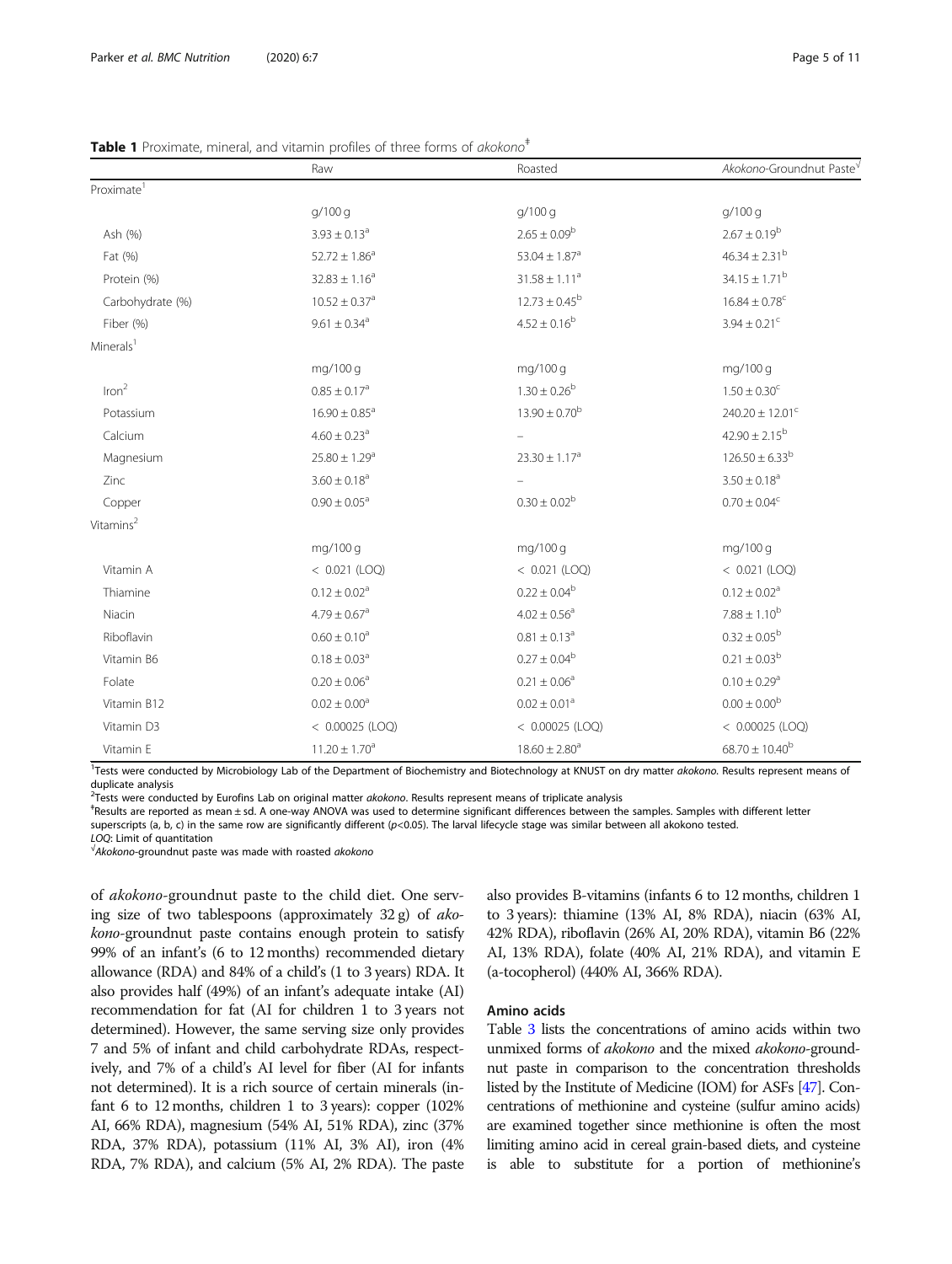|                  | RDA or Al* standard |                | Akokono-groundnut Paste |             |             |  |
|------------------|---------------------|----------------|-------------------------|-------------|-------------|--|
|                  | $6 - 12$            | $1 - 3$        | 32 <sub>g</sub>         | %RDA or %AI |             |  |
|                  | months              | years          | serving                 | 6-12 months | $1-3$ years |  |
| Macronutrients   |                     |                |                         |             |             |  |
| Fat(g)           | $30*$               | <b>ND</b>      | 14.83                   | 49%         | <b>ND</b>   |  |
| Protein (q)      | 11                  | 13             | 10.93                   | 99%         | 84%         |  |
| Carbohydrate (g) | 95*                 | 130            | 5.39                    | 6%          | 4%          |  |
| Minerals         |                     |                |                         |             |             |  |
| Iron (mg)        | 11                  | $\overline{7}$ | 0.48                    | 4%          | 7%          |  |
| Potassium (q)    | $0.7*$              | $3*$           | 0.08                    | 11%         | 3%          |  |
| Calcium (mg)     | 260*                | 700            | 13.73                   | 5%          | 2%          |  |
| Magnesium (mg)   | $75*$               | 80             | 40.48                   | 54%         | 51%         |  |
| Zinc (mg)        | 3                   | 3              | 1.12                    | 37%         | 37%         |  |
| Copper (mg)      | $0.22*$             | 0.34           | 0.22                    | 102%        | 66%         |  |
| Vitamins         |                     |                |                         |             |             |  |
| Vitamin A (ug)   | 500*                | 300            | 0.00                    | 0%          | 0%          |  |
| Thiamine (mg)    | $0.30*$             | 0.50           | 0.04                    | 13%         | 8%          |  |
| Niacin (mg)      | $4^*$               | 6              | 2.52                    | 63%         | 42%         |  |
| Riboflavin (mg)  | $0.4*$              | 0.5            | 0.10                    | 26%         | 20%         |  |
| Vitamin B6       | $0.3^*$             | 0.5            | 0.07                    | 22%         | 13%         |  |
| Folate (ug)      | 80*                 | 150            | 32.00                   | 40%         | 21%         |  |
| Vitamin B12 (ug) | $0.5*$              | 0.9            | 0.00                    | 0%          | 0%          |  |
| Vitamin D3 (ug)  | 10                  | 15             | 0.00                    | 0%          | $0\%$       |  |
| Vitamin E        | 5*                  | 6              | 21.98                   | 440%        | 366%        |  |
| Fatty acids      |                     |                |                         |             |             |  |
| Linoleic acid    | $4.6*$              | $7*$           | 7.58                    | 165%        | 108%        |  |

<span id="page-5-0"></span>

|  | Table 2 The nutritional content of one serving** akokono-groundnut paste in comparison to the recommended dietary allowance |  |  |  |  |
|--|-----------------------------------------------------------------------------------------------------------------------------|--|--|--|--|
|  | (RDA) or adequate intake (AI) for children $6-12$ months of age and $1-3$ years of age                                      |  |  |  |  |

\*Adequate intake (AI) values

\*\*One serving = 2 tbsp, or approximately 32 g of akokono-groundnut paste

ND: Not determined

requirement. Phenylalanine and tyrosine (aromatic amino acids) are also examined together. While both are indispensable to human functions, phenylalanine must be consumed in the diet, but tyrosine can be generated from the hydroxylation of phenylalanine [[32\]](#page-10-0). Roasted akokono meets or exceeds the IOM's concentration threshold for ASFs for four of the nine essential amino acids (histidine, isoleucine, phenylalanine + tyrosine, and valine), but concentrations of leucine, lysine, methionine + cysteine, threonine, and tryptophan fell short of the IOM threshold level. When akokono was combined with groundnut paste and canola oil, the concentrations of leucine, methionine + cysteine, threonine, and tryptophan increased to within 10% of the IOM threshold level; however, lysine content remained low. The concentrations of histidine, isoleucine, lysine, and phenylalanine + tyrosine were greater in unmixed akokono than the paste product. Akokono is also a source of seven non-essential amino acids, including alanine, arginine, aspartate, glutamate, glycine, proline, and serine (data not presented herein).

#### Fatty acids

Table [4](#page-6-0) lists the fatty acid compositions of three different forms of akokono. The profiles of raw and roasted akokono respectively showed concentrations of 6.54 and 14.29 g/100 g linoleic acid ( $n-6$  polyunsaturated fatty acid), 14.47 and 7.37 g/100 g oleic acid, 19.95 and 14.97  $g/100 g$  myristic acid, and 19.52 and 13.87  $g/100 g$  palmitic acid. When combined with the groundnut paste and canola oil, fatty acid concentrations (g/ 100 g *akokono*) increased compared to roasted *ako*kono for linoleic (omega-6) acid (23.69), stearic acid (1.67), and oleic acid (11.16), while decreasing for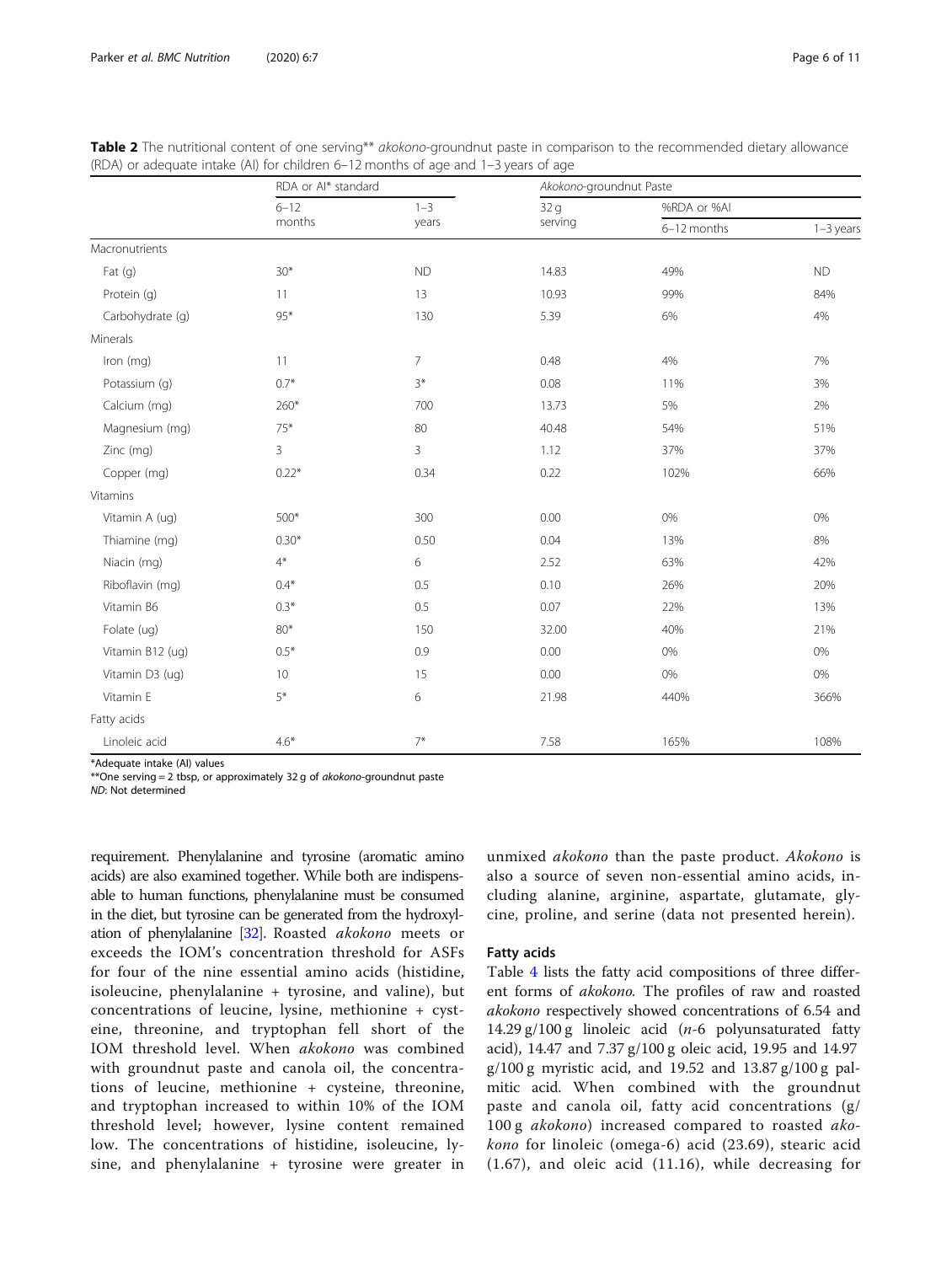Non-essential amino acids

<span id="page-6-0"></span>

| meet the IOM ASF definition |     |              |                                      | Table 3 Amino acid profile of three forms of akokono <sup>a</sup> (mg/g protein), compared to the concentration of amino acids required to |  |  |
|-----------------------------|-----|--------------|--------------------------------------|--------------------------------------------------------------------------------------------------------------------------------------------|--|--|
| Essential amino acids       | Raw | Roasted      | Akokono-groundnut paste <sup>v</sup> | Concentration of essential amino acids required<br>to meet IOM ASE definition <sup>b</sup>                                                 |  |  |
|                             |     | mg/g protein |                                      |                                                                                                                                            |  |  |
| <b>Histidine</b>            | 52  | 50           | 32                                   | 18                                                                                                                                         |  |  |
| Isoleucine                  | 50  | 57           | 41                                   | 25                                                                                                                                         |  |  |
| Leucine                     | 40  | 21           | 51                                   | 55                                                                                                                                         |  |  |
| Lysine                      | 40  | 39           | $36*$                                | 51                                                                                                                                         |  |  |
| Methionine + Cysteine       | 28  | 22           | 24                                   | 25                                                                                                                                         |  |  |

<sup>a</sup>Values represent means of duplicate analysis

b<br>Institute of Medicine (IOM). (2005). Dietary reference intakes for energy, carbohydrate, fiber, fat, fatty acids, cholesterol, protein, and amino acids. Institute of Medicine, The National Academies Press. Washington, D.C.

\*Concentration of lysine in akokono -groundnut paste is more than 10% below IOM ASF definition

Phenylalanine + Tyrosine 115 97 91 91 91 91 91  $\frac{1}{2}$  Threonine 27 22 25 27 27  $\n **Typtophan**   
\n $-$    
\n $-$    
\n $-$    
\n $-$    
\n $-$    
\n $-$    
\n $-$    
\n $-$    
\n $-$    
\n $-$    
\n $-$    
\n $-$    
\n $-$    
\n $-$    
\n $-$    
\n $-$  <$ Valine 35 36 40 32

Alanine 108 108 140 69 – 108 – 108 – 108 – 108 – 108 – 108 – 108 – 108 – 108 – 108 – 108 – 108 – 108 – 108 – 1 Arginine – 44 92 –

Glycine 37 31 48 – Proline 201 132 70 – 201 – 202 132 70 – 202 132 – 202 132 – 202 132 – 202 132 – 202 132 – 202 132 – 202 132 – 20 Serine 108 108 140 69 – 108 – 108 – 108 – 108 – 108 – 108 – 108 – 108 – 108 – 108 – 108 – 108 – 108 – 108 – 10

ASF: Animal-source food

IOM Institute of Medicine

 $\sqrt{4}$ kokono-groundnut paste was made with roasted akokono

myristic and palmitic acids (1.51 and 5.96, respectively). The fatty acid concentration of linoleic acid exceeds the AI levels for infants (165% AI) and children (108% AI). AI levels for oleic acid, myristic acid, and palmitic acid have not been set.

Aspartic acid (Aspartate)  $47$  46 – 94 Glutamic acid (Glutamate) 121 138 170

## Feed experiment

Table [5](#page-7-0) shows the results of the akokono feed experiments. Akokono fed on pito mash had > 10% increased concentrations of carbohydrate, potassium, calcium, sodium, and zinc concentrations in comparison to those fed on palm pith. The protein and iron content remained consistent between the two groups, but the fat content was lower among akokono fed on pito mash. The pito mash itself contained a higher concentration of fat, protein, and all measured elements.

# **Discussion**

This study presents the nutritional composition of palm weevil larvae (akokono), edible insects consumed in

Table 4 Fatty acid compositions of three forms of akokono<sup>a</sup>

| Fatty acids <sup>b</sup> | Raw    |       |        | Roasted |        | Akokono-groundnut paste <sup>V</sup> |  |  |
|--------------------------|--------|-------|--------|---------|--------|--------------------------------------|--|--|
|                          | q/100q | q/32q | q/100q | q/32q   | q/100q | q/32q                                |  |  |
| Linoleic acid            | 6.54   | 2.09  | 14.29  | 4.57    | 23.69  | 7.58                                 |  |  |
| Oleic acid               | 14.47  | 4.63  | 7.37   | 2.36    | 11.16  | 3.57                                 |  |  |
| Myristic acid            | 19.95  | 6.38  | 14.97  | 4.79    | 1.51   | 0.48                                 |  |  |
| Palmitic acid            | 9.52   | 3.05  | 13.87  | 4.44    | 5.96   | 1.91                                 |  |  |
| Stearic acid             |        | 0     |        |         | 1.67   | 0.53                                 |  |  |

<sup>a</sup>Values represent means of duplicate analysis

**b**Concentrations given in g fatty acid/g sample

√ Akokono-groundnut paste was prepared with roasted akokono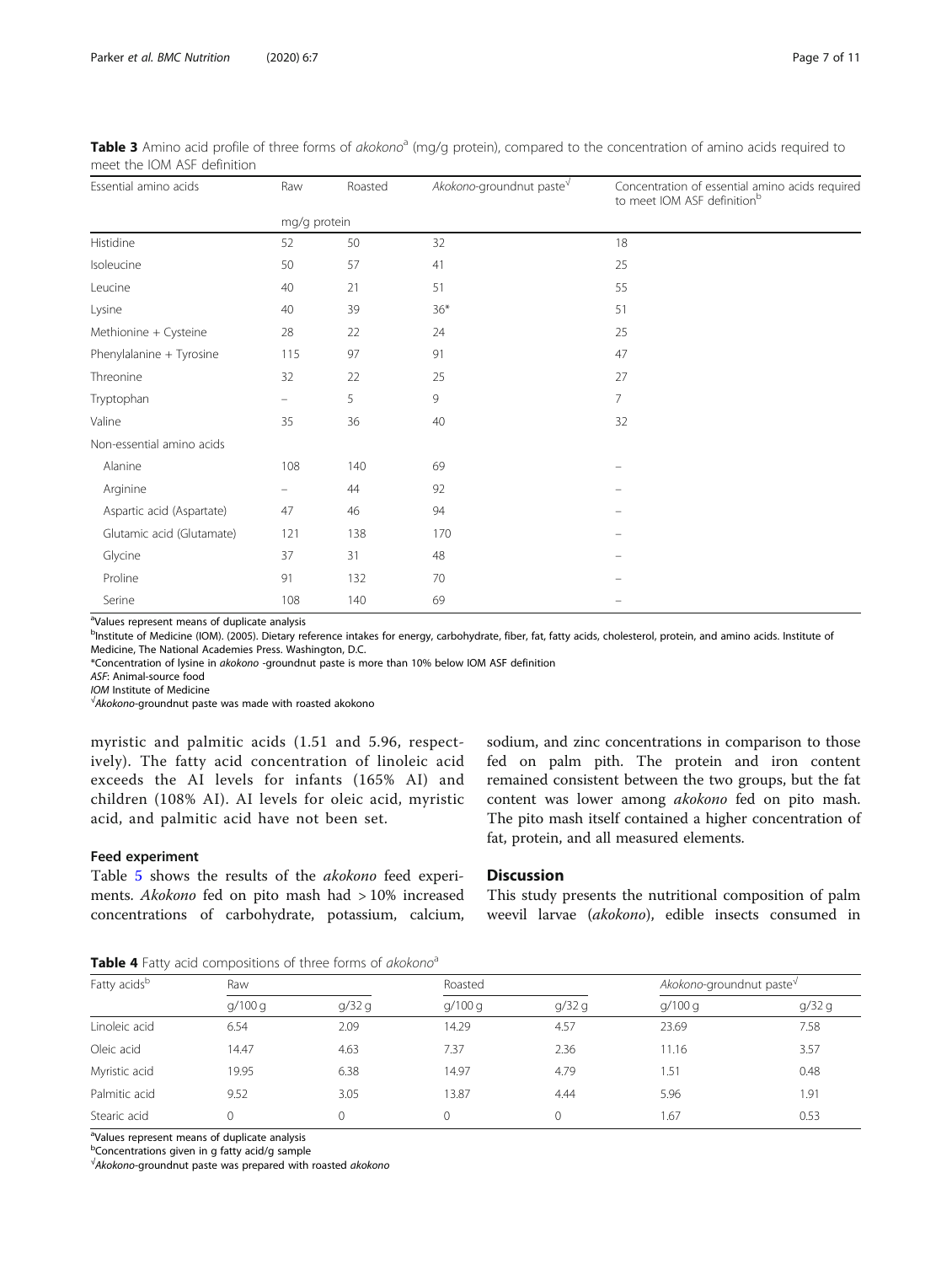|                         | Palm pith | Akokono fed on palm pith | Pito mash | Akokono fed on pito mash |
|-------------------------|-----------|--------------------------|-----------|--------------------------|
| Proximates <sup>a</sup> |           |                          |           |                          |
|                         | g/100 g   | q/100q                   | q/100q    | g/100 g                  |
| Ash (%)                 | 8.08      | 3.23                     | 3.46      | 3.18                     |
| Fat (%)                 | 0.69      | 50.29                    | 7.83      | 42.43                    |
| Protein (%)             | 24.08     | 31.83                    | 27.82     | 32.39                    |
| Carbohydrate (%)        | 67.15     | 14.65                    | 60.89     | 22.00                    |
| Elementsb               |           |                          |           |                          |
|                         | mg/100 g  | mg/100 g                 | mg/100 g  | mg/100 g                 |
| Iron                    | 0.48      | 1.69                     | 0.69      | 1.75                     |
| Potassium               | 721.92    | 26.02                    | 1562.70   | 65.95                    |
| Calcium                 | 54.59     | 18.19                    | 75.91     | 38.31                    |
| Sodium                  | 77.52     | 19.99                    | 92.28     | 42.48                    |
| Zinc                    | 1.78      | 4.48                     | 2.56      | 6.05                     |

<span id="page-7-0"></span>Table 5 Proximate and mineral content of akokono and feed materials

<sup>a</sup>Data represent mean of duplicate analysis reported on dry matter basis

**b**Data represent mean of duplicate analysis

Ghana, and evaluates their adequacy as a complementary food, both alone and in combination with local groundnuts. We conclude that akokono alone does not provide a complete amino acid profile, but it does offer a significant amount of essential nutrients and can feasibly be integrated into agriculture and nutrition intervention strategies to address upstream determinants of health and nutrition. Furthermore, there is potential to improve the nutrient content of this food by manipulating feed inputs; however, further research in this area is warranted.

## Nutrient content

Consistent with existing research, our analysis determined Ghanaian akokono to be a nutrient-rich, high fat, high protein food. Roasted akokono contains adequate amounts of four essential amino acids (histidine, isoleucine, phenylalanine + tyrosine, and valine) but inadequate amounts of five essential amino acids (e.g., leucine, lysine, methionine + cysteine, threonine, tryptophan). Combining akokono with groundnut paste and canola oil favorably affected both the amino acid and fatty acid composition of the food, increasing the ratio of essential to non-essential fatty acids and the ratio of unsaturated to saturated fatty acids (i.e., more linoleic and oleic acid, less myristic and palmitic acid), likely largely due to the composition of canola oil. In comparison to roasted akokono, the paste product had greater concentrations of all minerals analyzed but lower vitamin concentrations (except for vitamin E and niacin).

In contrast to studies examining the nutritional composition of the palm weevil larvae in other African countries, the greatest differences are seen in mineral content, which varies between studies, independent of geography. We hypothesize that the larval diet could be one explanation for the variation between protein, fat, and mineral content. Our feed experiment indicated that the akokono responded to different feed substrates with changes in macronutrient and micronutrient composition. However, multiple studies from Nigeria [[26,](#page-9-0) [29](#page-10-0), [30\]](#page-10-0), where the palm weevil larva were fed only raphia palm pith, still observed significant variability in mineral content. Research by Reynolds et al. [\[48\]](#page-10-0) in Uganda found vast heterogeneity in mineral content between 11 samples of pith from raphia palms, suggesting that nutrient variability among the same type of feed substrate, perhaps due to soil quality, could also contribute to differences in nutrient profiles between different insect samples. Variability may also be linked to the developmental stage of the larvae analyzed [\[17](#page-9-0)].

We found that one serving (approximately  $32 \text{ g}$ ) of akokono-groundnut paste provided 6% of the infant (6 to 12 months) iron RDA and 9% of the child (1 to 3 years) iron RDA. However, akokono is a potential source of highly bioavailable iron. Heme-iron is present in insect cytochromes [[49](#page-10-0)] and ferrous iron is carried by holoferritin molecules in the vacuolar system and hemolymph [[50](#page-10-0)]. Both forms have greater bioavailability than the ferric iron most prevalent in non-heme source foods [[51](#page-10-0)], and the absence of iron-binding plant origin compounds [[52](#page-10-0)] could be advantageous for the absorption of iron from akokono. The properties of insect iron may explain results from previous studies, including a trial which found that caterpillar fortified cereal improved hemoglobin levels, ferritin levels, and anemia prevalence among 18-month-old infants, [[53](#page-10-0)] and an in-vitro study that showed iron bioavailability of several insect species to be comparable with that of sirloin beef [[54](#page-10-0)]. It is plausible that similar benefits could extend to *akokono* presupposing that their underlying biology is largely the same as that of other insects.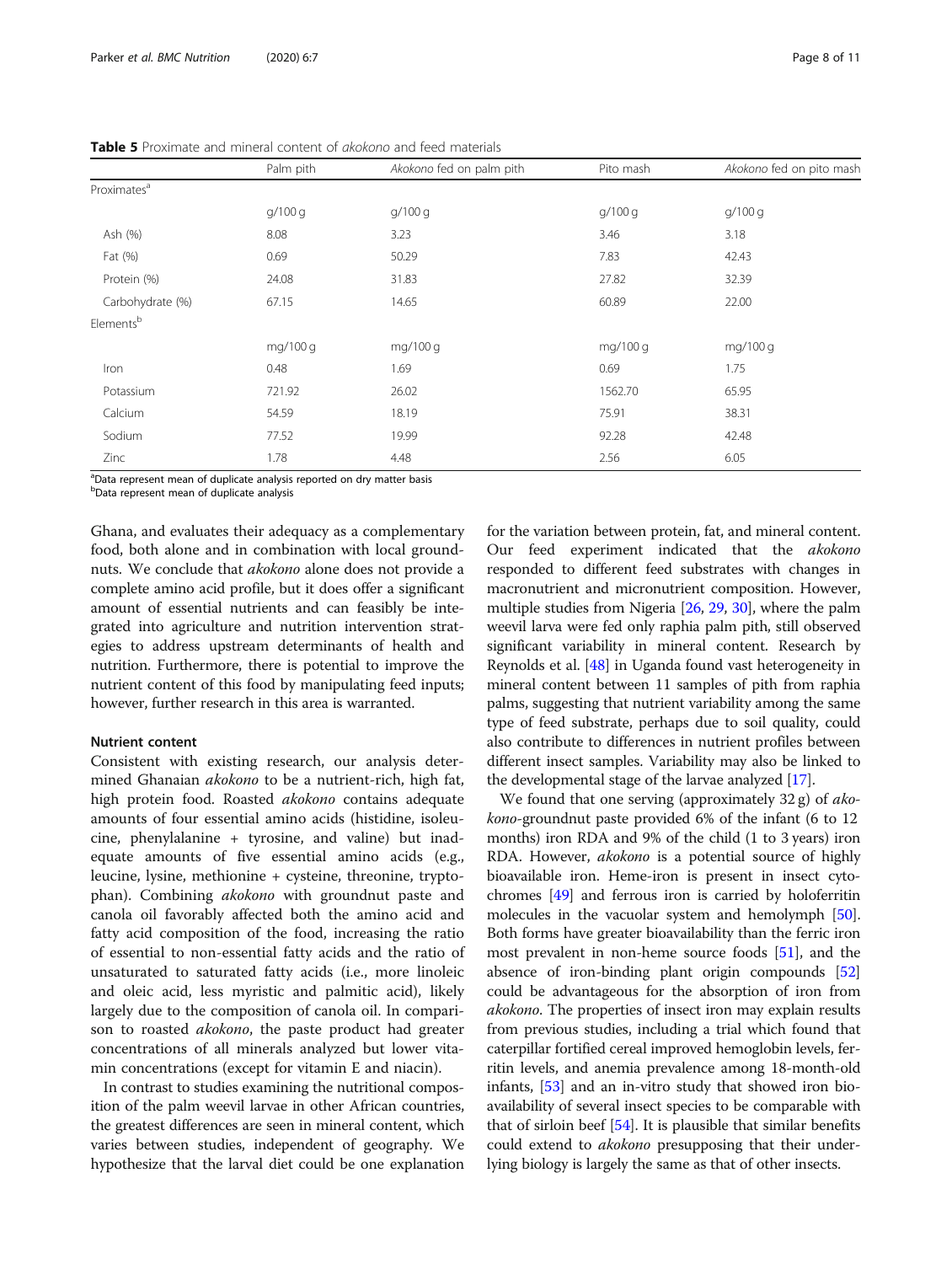#### Adequacy as a complementary food

In many low-resource settings, women and children are deficient in iron, zinc, and vitamin A, and often subsist on diets low in protein and essential fatty acids. The nutrient profile of akokono can augment the intakes of certain micronutrients and macronutrients that play important roles in development and immunity. At the same time, concentrations of these nutrients may be dependent on insect feed and rearing practices. Opportunities to optimize the nutrient content of this food is an area in need of further research.

Based on our findings, akokono does not meet all the requirements to be classified as an alternative ASF; however, it still holds promise as a component of the complementary diet to help meet nutritional requirements. Pairing akokono-groundnut paste with lysine-rich foods can provide a complete protein profile. For example, potatoes and soybeans are two locally produced foods that are high in lysine. Additionally, it is also significant that the akokono-groundnut paste product meets the GSA requirements for commercial peanut butter products and can be safely consumed without refrigeration for 14 days (data not included). This suggests that the akokonogroundnut paste could be consumed in settings that lack electricity, without any added risk relative to other commercial peanut butter products in Ghana.

## Policies on insects as food

In Ghana, akokono has historically been harvested from palm trees; however, this practice has fallen out of favor among younger generations [\[22](#page-9-0)]. Recent efforts to stimulate the market have initiated the reintroduction of edible insects into the modern food supply in Ghana by way of microfarming. Forest foods can provide healthy additions to household diets and household microfarming can generate additional income; thus, opportunities for incorporating forest foods into nutrition policy and health intervention strategies should be further explored [[55\]](#page-10-0).

However, policies and legislation on insects as food are currently lacking on both national and international levels. While some institutions and policies, such as Ghana's FDA, do focus on food standards in Ghana, legislation is generally broad and does not offer guidelines specific to insects. Although unprocessed *akokono* is recognized as a safe, local, traditional food that has been consumed for generations, GSA certification is required for all processed akokono-based products. Building quality control mechanisms and risk mitigation strategies can help to inform the standards enforced and upheld by the Ghana FDA and the GSA to ensure food safety. There is a great need for unifying regulations and efforts focusing on the production and sale of insects for human consumption, both in Ghana and internationally—particularly given their low environmental impact and potential to improve human nutrition.

## Limitations

This study investigated the macronutrient and micronutrient content of a small sample of domestically microfarmed akokono. Future research, including studies with larger sample sizes and those testing akokono harvested from the wild, is needed to confirm our results. In addition, further research into different feed inputs and their associated impact on the insect's nutrient profile will continue to support both optimal insect nutrient content as well as inform low-environmental impact production efforts. Further analyses comparing the nutrient profile of akokono-fortified groundnut paste to that of groundnut paste alone may also provide additional insights. Acceptability studies, such as the one conducted by Bauserman et al., [\[56\]](#page-10-0) are also warranted to further investigate consumer perceptions of akokonofortified commercial food products.

In addition to further characterizing the nutrient profiles of akokono and akokono-fortified foods, clinical research is also needed to determine the impacts of these foods on human health and nutrition outcomes. For example, Bauserman and colleagues [[53\]](#page-10-0) evaluated the efficacy of a caterpillar cereal on stunting and anemia in the Democratic Republic of the Congo.

Finally, it was a limitation of this study that we did not investigate the digestibility of protein from akokono, nor did we examine micronutrient bioavailability. Although information on insect protein quality is limited, several studies have calculated Protein Digestibility Corrected Amino Acid Scores for various insect species [\[57](#page-10-0), [58\]](#page-10-0). As such, insect protein quality and digestibility is an important area for future inquiry, particularly given the role of protein quality in early growth [\[59](#page-10-0)].

## Conclusion

Although there is no one-size-fits-all solution to malnutrition, it is important that we continue to examine traditional practices—such as entomophagy—and their implications for human and planetary health. In this paper, we conclude that the promotion and uptake of akokono as a complementary food could address nutritional inadequacies in the Ghanaian diet. Further, our feed experiment demonstrates the potential for using recycled by-products as novel feed inputs to reduce the environmental impact of production and manipulate insect nutrient profiles. Implemented properly, nutrition and policy interventions involving *akokono* could also incorporate nutrition-sensitive strategies centered around women-led micro-farming to generate supplemental income while improving food security.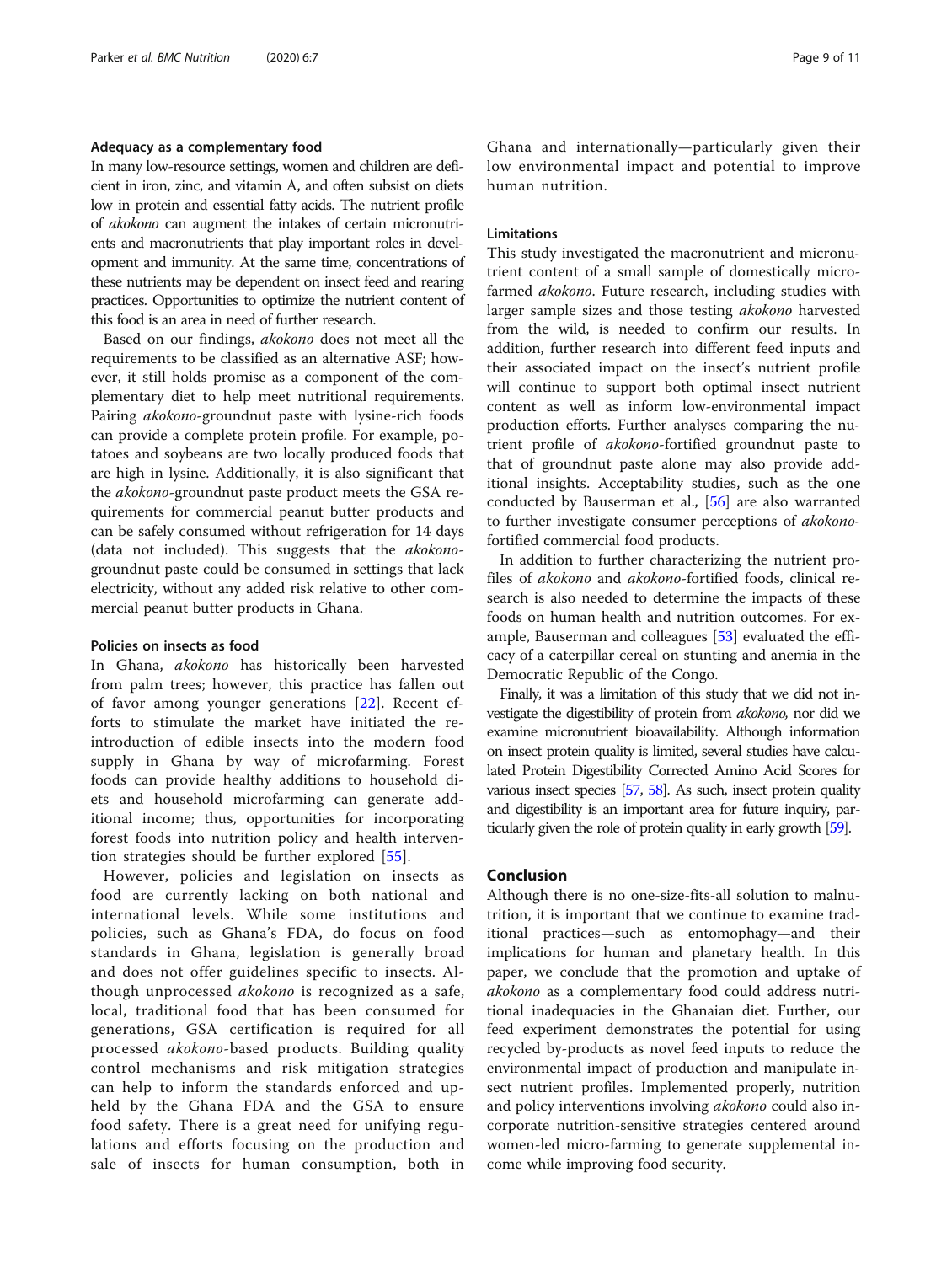#### <span id="page-9-0"></span>Abbreviations

AI: Adequate Intake; ASF: Animal-source food; DAD: Diode array detector; FDA: Food and drug authority; GSA: Ghana standards authority; HPLC: Highperformance liquid chromatography; IOM: Institute of medicine; KNUST: Kwame Nkrumah University of Science and Technology; LMIC: Lowand middle-income country; LOQ: Limit of quantitation; ND: Not determined; NP: Normal-phase; RDA: Recommended dietary allowance; RP: Reverse phase

#### Acknowledgements

We thank Eurofins for conducting components of the analysis.

## Authors' contributions

MEP, HEL, SS, AL, GP and PM made substantial contributions to study concept and design. HEL, CRA, and SS completed data collection and laboratory analysis. MEP, SZ, CRA, CE, KM, and CD interpreted the data and drafted the manuscript. PM, GP, KM, AL, and CME critically revised the manuscript. All authors gave final approval of the version to be published and agreed to be accountable for all aspects of the work.

#### Funding

This project was supported by a grant from the Bill & Melinda Gates Foundation.

## Availability of data and materials

All data generated or analyzed during this study are included in this published article [and its supplementary information files].

#### Ethics approval and consent to participate

This study was deemed not human subjects research by the PATH Research Determination Committee. Experimentation was only conducted on deceased insects.

#### Consent for publication

Experimentation was conducted on deceased insects thus consent for publication was not applicable.

#### Competing interests

SS is a founding member and Chief Impact Officer of Aspire Food Group. Aspire FG commercially farms palm weevil larvae in Ghana and directs a program to empower peri-rural farmers to raise palm weevils locally. The remaining authors declare that the research was conducted in the absence of any commercial or financial relationships that could be construed as a potential conflict of interest.

#### Author details

<sup>1</sup>PATH, Maternal, Newborn, and Child Health and Nutrition, 2201 Westlake Ave, Suite 200, Seattle, WA 98121, USA. <sup>2</sup>Department of Food Science and Technology, Kwame Nkrumah University of Science and Technology, Kumasi, Ghana. <sup>3</sup> Division of Nutritional Sciences, Cornell University, Ithaca, New York, USA. <sup>4</sup>Sight and Life Foundation, Kaiseraugst, Switzerland. <sup>5</sup>Aspire Food Group, Kumasi, Ghana. <sup>6</sup>Department of Population, Family and Reproductive Health, School of Public Health, University of Ghana, Accra, Ghana. <sup>7</sup>Department of Global Health, University of Washington, Seattle, Washington, USA. <sup>8</sup>Department of Pediatrics, University of Washington & Seattle Children's Hospital, Seattle, Washington, USA.

## Received: 18 December 2018 Accepted: 27 January 2020 Published online: 02 April 2020

## References

- Black R, Victora C, Walker S, Bhutta Z, Christian P, Onis MD, et al. Maternal and child undernutrition and overweight in low-income and middleincome countries. Lancet. 2013 Aug 03;382(9890):427–51.
- 2. International Food Policy Research Institute (US). 2018 Global food policy report. Washington (DC): International Food Policy Research Institute; 2018. p. 150.
- Grace D, Dominguez-Salas P, Alonso S, Lannerstad M, Muunda E, Ngwili N, et al. The influence of livestock-derived foods on nutrition during the first 1,000 days of life. Nairobi (KE): ILRI; 2018. p. 82. Report No. 44
- Dror DK, Allen LH. The importance of milk and other animal-source foods for children in low-income countries. Food Nutr Bull. 2011;32(3):227–43.
- 5. Headey D, Hirvonen K, Hoddinott J. Animal sourced foods and child stunting. Am J Agric Econ. 2018;100(5):1302–19.
- 6. Iannotti LL, Lutter CK, Stewart CP, Riofrío CA, Malo C, Reinhart G, et al. Eggs in early complementary feeding and child growth: a randomized controlled trial. Pediatrics. 2017;140(1):e20163459.
- 7. Krebs NF, Mazariegos M, Tshefu A, Bose C, Sami N, Chomba E, et al. Meat consumption is associated with less stunting among toddlers in four diverse low-income settings. Food Nutr Bull. 2011;32(3):185–91.
- 8. Dewey K. Guiding principles for complementary feeding of the breastfed child. Pan American Health Organization: Washington (DC); 2003. p. 37.
- 9. Alexandratos N, Bruinsma J. World agriculture towards 2030/2050: the 2012 revision. Rome (IT): Food and Agriculture Organization of the United Nations; 2012. p. 146. ESA Working Paper No. 12–03
- 10. Steinfeld H, Gerber P, Wassenaar T, Castel V, Rosales M, de Haan C. Livestock's long shadow: environmental issues and options. Rome (IT): Food and Agriculture Organization of the United Nations; 2006. p. 26.
- 11. Wu G, Fanzo J, Miller DD, Pingali P, Post M, Steiner JL, Thalacker-Mercer AE. Production and supply of high-quality food protein for human consumption: sustainability, challenges, and innovations. Ann N Y Acad Sci. 2014;1321:1–19.
- 12. Van Huis A, Van Itterbeeck J, Klunder H, Mertens E, Halloran A, Muir G, et al. Edible insects: future prospects for food and feed security. Rome (IT): Food and Agriculture Organization of the United Nations; 2013. p. 187. FAO Forestry Paper No. 171
- 13. Jongema, Y. Worldwide list of recorded edible insects. Wageningen (NL): Wageningen University & Research; 2017 [cited 2017 Jun 04]. 100. Available from [http://www.wur.nl/en/Expertise-Services/Chair-groups/Plant-Sciences/](http://www.wur.nl/en/Expertise-Services/Chair-groups/Plant-Sciences/Laboratory-of-Entomology/Edible-insects/Worldwide-species-list.htm) [Laboratory-of-Entomology/Edible-insects/Worldwide-species-list.htm](http://www.wur.nl/en/Expertise-Services/Chair-groups/Plant-Sciences/Laboratory-of-Entomology/Edible-insects/Worldwide-species-list.htm).
- 14. Oonincx DG, van Itterbeeck J, Heetkamp MJ, van den Brand H, van Loon JJ, van Huis A. An exploration on greenhouse gas and ammonia production by insect species suitable for animal or human consumption. PLoS One. 2010; 5(12):e14445.
- 15. Van Huis A, Oonincx DG. The environmental sustainability of insects as food and feed. A review Agron Sustain Dev. 2017;37:43.
- 16. Payne C, Scarborough P, Rayner M, Nonaka K. Are edible insects more or less 'healthy' than commonly consumed meats? A comparison using two nutrient profiling models developed to combat over- and undernutrition. Eur J Clin Nutr. 2016;70(3):285–91.
- 17. Rumpold B, Schlüter O. Nutritional composition and safety aspects of edible insects. Mol Nutr Food Res. 2013 May;57(5):802–23.
- 18. Van Huis A. Potential of insects as food and feed in assuring food security. Annu Rev Entomol. 2013 Jan;58:563–83.
- 19. Finke MD. Complete nutrient content of four species of feeder insects. Zoo Biol. 2013 Jan;32(1):27–36.
- 20. Ghana Statistical Service, Ghana Health Service, ICF International. Ghana demographic and health survey 2014. Rockville (MD): GSS, GHS, and ICF International; 2015. p. 530.
- 21. Anankware JP, Osekre EA, Obeng-Ofori D, Khamala CM. Identification and classification of common edible insects in Ghana. Int J Entomol Res. 2016;  $1(5)$  $-33-9$
- 22. Laar A, Kotoh A, Parker M, Milani P, Tawiah-Agyemang C, Soor S, et al. An exploration of edible palm weevil larvae (akokono) as a source of nutrition and livelihood: perspectives from Ghanaian stakeholders. Food Nutr Bull. 2017;38(4):455–67.
- 23. Van Itterbeeck J, van Huis A. Environmental manipulation for edible insect procurement: a historical perspective. J Ethnobiol Ethnomed. 2012;8(1):3.
- 24. Banjo AD, Lawal OA, Songonuga EA. The nutritional value of fourteen species of edible insects in southwestern Nigeria. Afr J Biotechnol. 2006;5(3): 298–301.
- 25. Bukkens SG. The nutritional value of edible insects. Ecol Food Nutr. 1997; 36(2–4):287–319.
- 26. Ekpo KE, Onigbinde AO. Nutritional potentials of the larva of Rhynchophorus phoenicis (F). Pak J Nutr. 2005;4(5):287–90.
- 27. Elemo BO, Elemo GN, Makinde M, Erukainure OL. Chemical evaluation of African palm weevil, Rhychophorus phoenicis, larvae as a food source. J Insect Sci. 2011;11(1):146.
- 28. Koffi DM, Cisse M, Koua GA, Niamke SL. Nutritional and functional properties of flour from the palm (Elaeis Guineensis) weevil Rhynchophorus Phoenicis larvae consumed as protein source in south Côte d'Ivoire. The Annals of the University Dunarea de Jos of Galati Fascicle VI –Food Technology. 2016; 41(1):9–19.